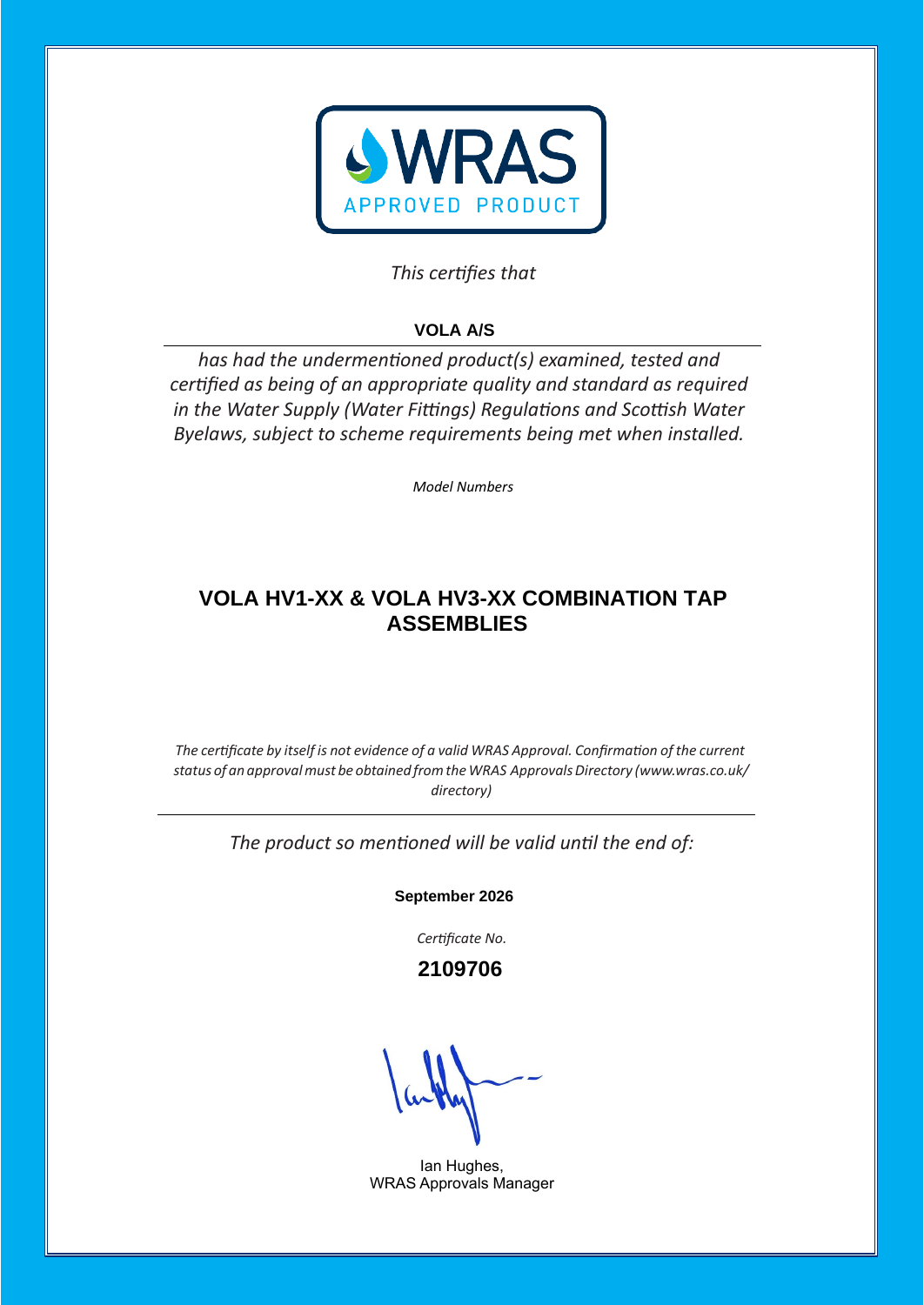

2<sup>nd</sup> August 2021

Vola A/S Lunavej 2, 8700 Horsens, Denmark

Water Regulations Approval Scheme Ltd. Unit 13, Willow Road, Pen y Fan Industrial Estate, Crumlin, Gwent, NP11 4EG

## **Approval Number 2109706**

Dear Sir/Madam

Production samples of the products described in the **Approval Information** section below ("Products"), have been subjected to the relevant mechanical and water quality tests as defined in Regulation 4 (2) and Schedule 2 to demonstrate a product is of an **appropriate quality or standard** for the purposes of a WRAS Approval application.

After considering the test reports and examining the Product/s, The Water Regulations Approval Scheme Ltd. ("WRAS **1.** Ltd" / "WRAS") finds that:

The product is of an appropriate quality and standard as defined in The Water Supply (Water Fittings) Regulations 1999, The Water Supply (Water Fittings) (Scotland) Byelaws 2014, The Water Supply (Water Fittings) Regulations (Northern Ireland) 2009 and all other applicable WRAS requirements,

The non-metallic materials of construction, in contact with the water, are suitable for contact with wholesome water intended for domestic purposes having met the requirements of BS 6920-1:2014 'Suitability of non-metallic products for use in contact with water intended for human consumption with regard to their effect on the quality of the water'.

WRAS Approvals are granted subject to, and in accordance with, the Standard Terms and Conditions of WRAS **2.** Approvals Schemes (WRAS.Cust-401) as amended from time to time ("Standard Terms of Approval").

You have confirmed your acceptance of the Standard Terms of Approval by submitting your application for WRAS Approval. A copy of the current Standard Terms of Approval are available from the WRAS website: [www.wrasapprovals.co.uk.](https://www.wrasapprovals.co.uk)

Terms defined in the Standard Terms of Approval shall have the same meaning in this letter unless the context otherwise requires.

Installation Requirements & Notes (IRNs) are set out in Appendix A. A Product only qualifies for Approval if WRAS is **3.** satisfied that the relevant Product complies with Regulation  $4(1)(a)$  and the requirements of the Scheme when installed in accordance with the manufacturer's instructions and any applicable Approval Scheme Installation Requirements and Notes.

Since the incorrect installation of Products will not be within the scope of an approval and may result in contravention of the Regulations or Byelaws requirements, **the attention of your customers should be drawn to any IRNs applied.**

- Please note that the use of the Products described in any particular area of supply is at the discretion of the Water Company (water undertaker) in that area. **4.**
- 5. Approval Holders may quote in their sales literature that their product is WRAS approved. A WRAS product approval demonstrates that a water fitting is of a suitable quality and standard, provided that it meets the requirements of the Scheme when installed in accordance with the manufacturer's instructions and any applicable Approval Scheme Installation Requirements and Notes
- The "WRAS Approved Product" logos are certification marks registered under the Trade Marks Act 1994 ("Certification 6. The "WRAS Approved Product" logos are certification marks registered under the Trade Marks Act 1994 ("Certification Marks"). Approval. Marks act approval.
- Please verify the details of your Product as set out in the approval information and advise us of any discrepancies by no 7. Please verify the details of your Produ<br>later than 2<sup>nd</sup> September 2021.

Yours Faithfully

**Ian Hughes WRAS Approvals Manager**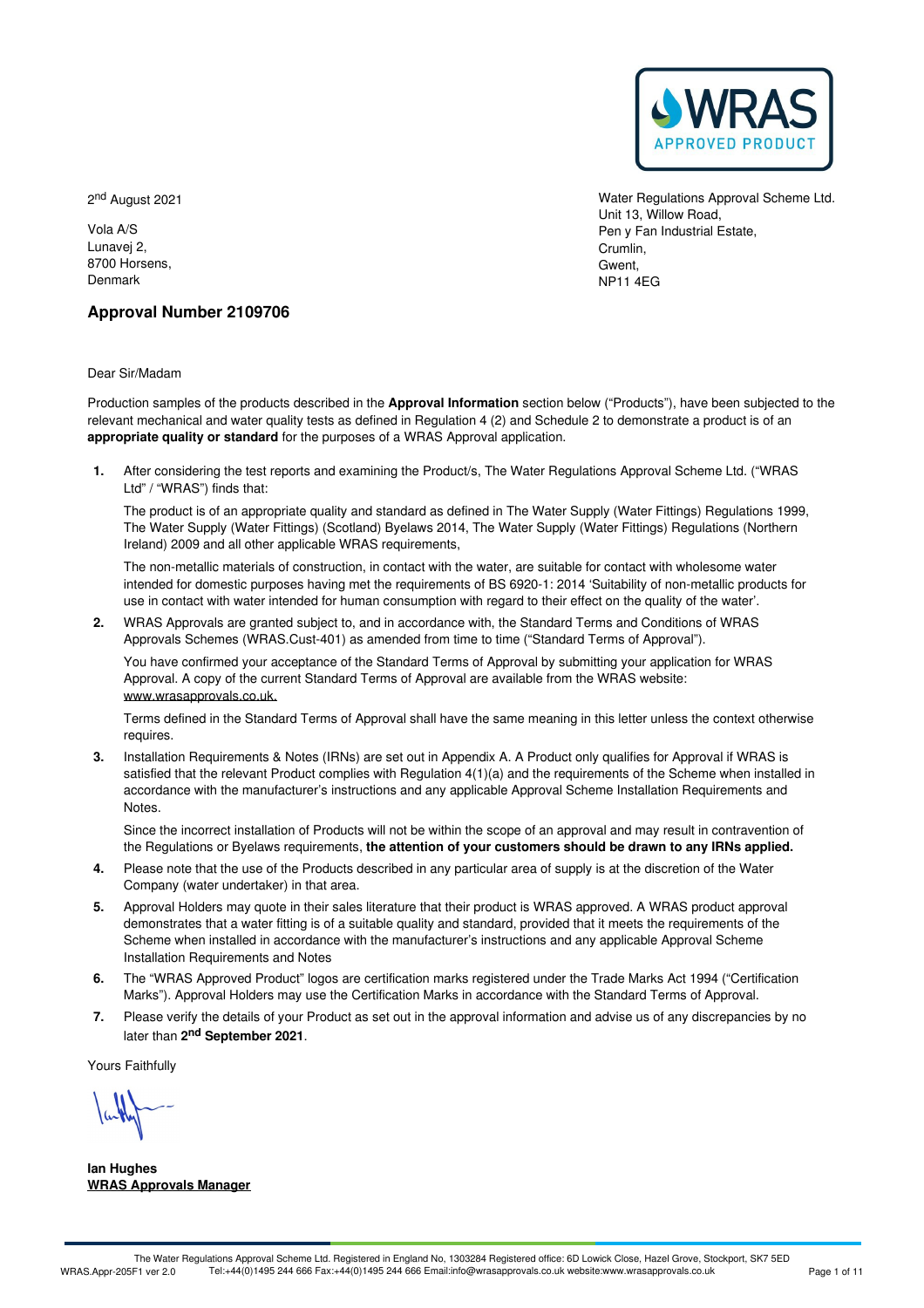## **APPROVAL INFORMATION**

| Validity dates:                    | This approval is valid for fittings (as listed below in model) manufactured AND installed between<br>September 2021 & September 2026                                                                           |
|------------------------------------|----------------------------------------------------------------------------------------------------------------------------------------------------------------------------------------------------------------|
| Section Number:                    | 0450                                                                                                                                                                                                           |
| Section title:                     | <b>COMBINATION TAP ASSEMBLIES SINGLE HOLE, METAL SINGLE OUTLET, FIXED.</b>                                                                                                                                     |
| Installation requirement<br>notes: | R001, R006, R009, R010<br>(IRN's are set out in Appendix A)                                                                                                                                                    |
| Product description:               | Range of single hole, single outlet (fixed) combination tap assemblies (brass or stainless steel body -<br>various finishes), incorporating a ceramic cartridge headwork with a single lever operating member. |
|                                    | The spout outlet incorporates a plastic aerator.                                                                                                                                                               |
|                                    | The HV3 model is supplied with a pop-up waste.                                                                                                                                                                 |
|                                    | Maximum working pressure 5.0 bar. Maximum operating temperature 65 °C.                                                                                                                                         |
| Note:                              | No testing performed on pop-up waste.                                                                                                                                                                          |
| Size:                              | Stainless steel braided PEX lined flexible hose assemblies incorporating 10mm spigot end connections.                                                                                                          |
| <b>Identification Marking:</b>     | VOLA on operating member.                                                                                                                                                                                      |
| Manufacturer:                      | Vola A/S                                                                                                                                                                                                       |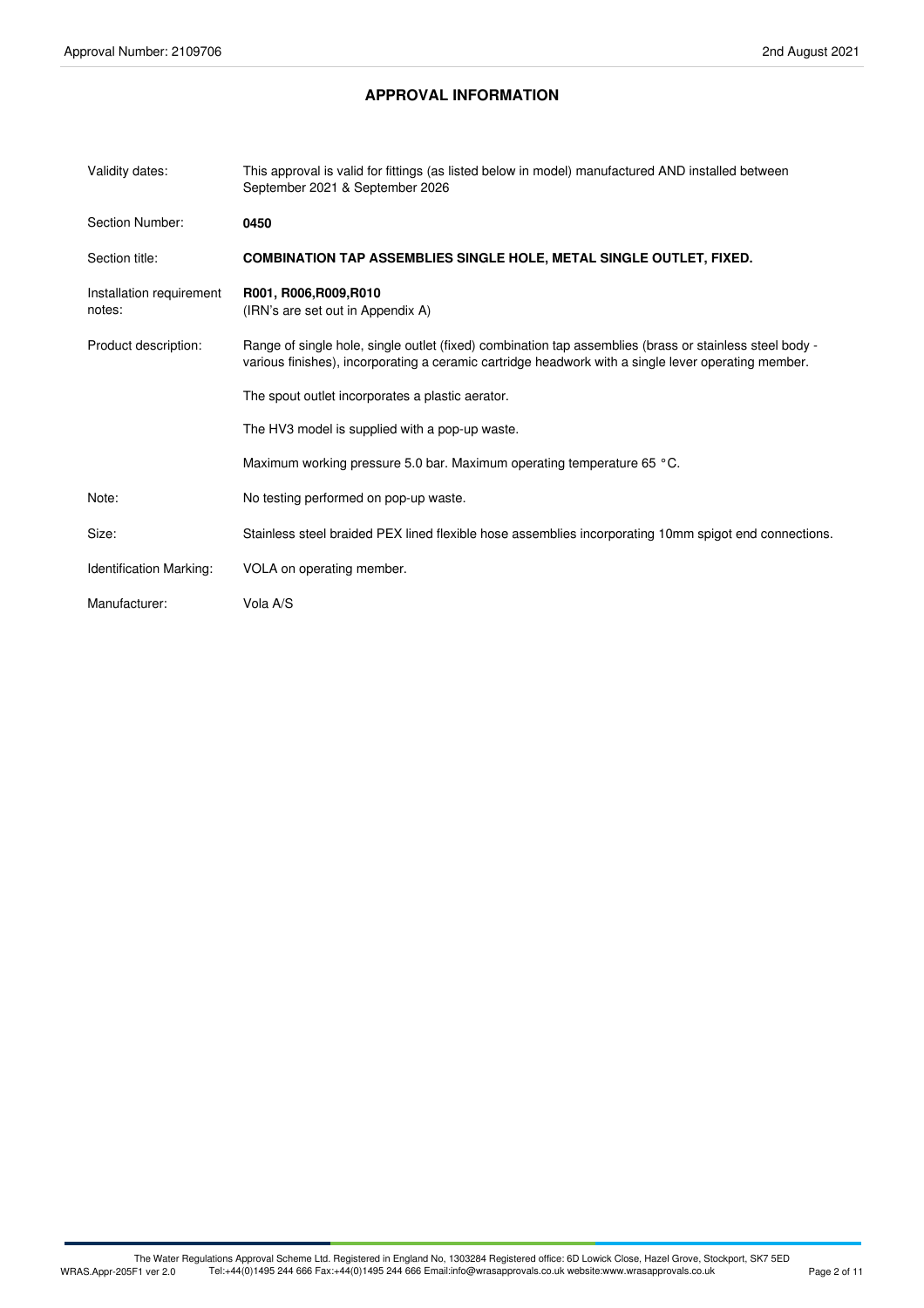- Model: VOLA HV1 & VOLA HV3 Stainless Steel body. Where XX denotes surface finish Brass body models available in:
	- $02 =$  Grey,  $04 =$  Light Blue,
	- $05 =$ Orange,
	- 06 = Light Green,
	- $08 =$  Yellow,
	- $09 =$  Dark Grey,
	- $12 = Mocca$ ,
	- $14 =$  Bright Red,
	- 15 = Dark Blue,
	- 16 = Polished chrome,
	- 17 = Gloss Black,
	- $18 =$  White.
	- 19 = Natural Brass,
	- 20 = Brushed Chrome,
	- 21 = Carmine Red,
	- $25 =$  Pink,
	- 27 = Matt Black,
	- 28 = Matt White,
	- $60 = Black$ .
	- B61 = Brushed Black,
	- 62 = Deep Black,
	- $63$  = Copper,
	- B64 = Brushed Copper,
	- $65 =$  Gold,
	- $66$  = Dark Gold,
	- $68$  = Nickel.
	- B70 = Brushed Gold.
	- Stainless Steel body models available in:
	- 40 = Brushed Stainless Steel,
	- 61 = Brushed Black,
	- $64 =$  Brushed Copper,<br> $70 =$  Brushed Gold.
	-
	- $71 =$  Brushed Dark Copper.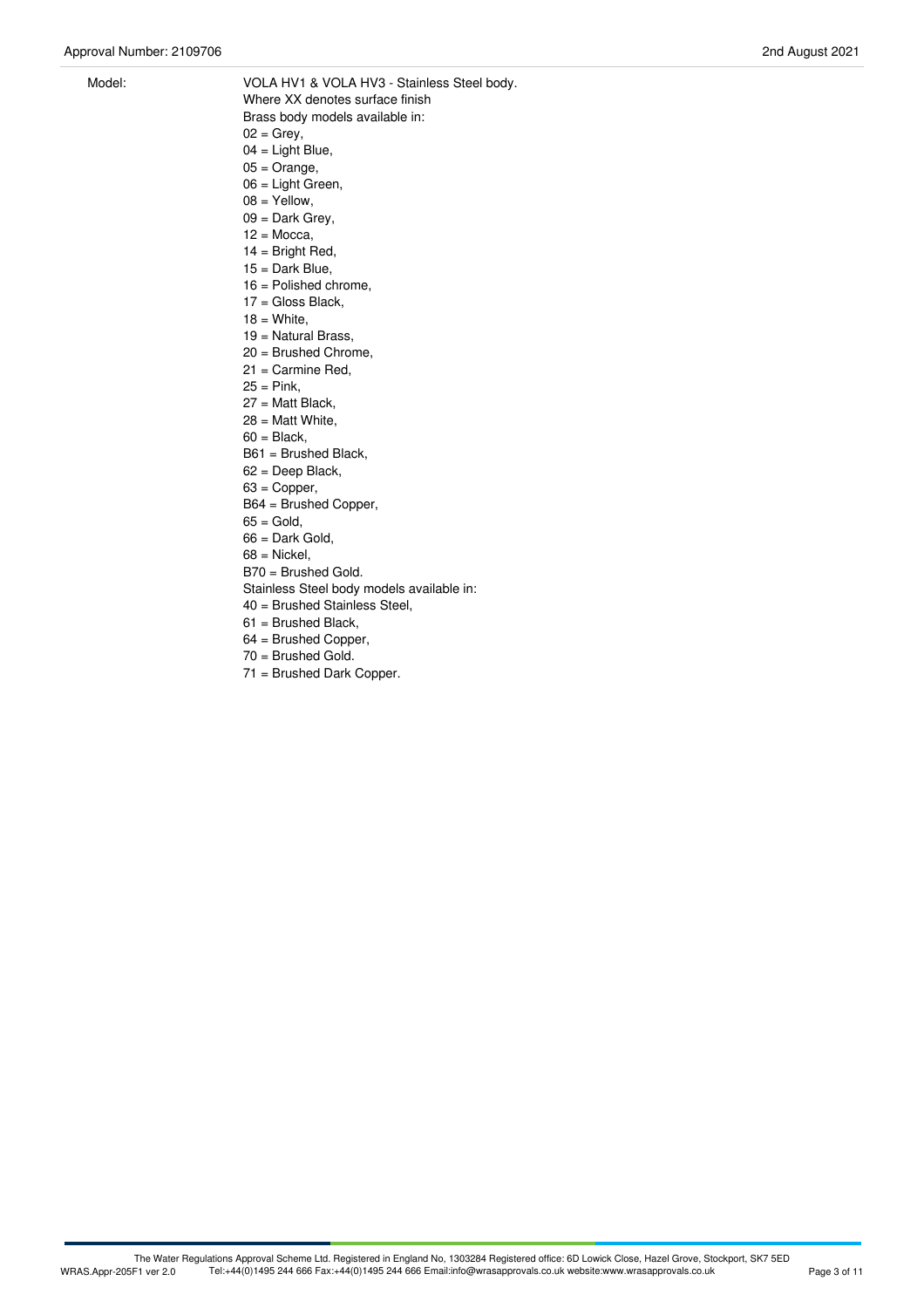## **APPENDIX A**

#### **INSTALLATION REQUIREMENTS & NOTES**

You are advised to draw customers' attention to the installation requirements and notes set out below which must be followed to ensure that the fittings described above are installed in accordance with the requirements of the Regulations and Byelaws:

## **IRN R001**

See text of entry for Installation Requirements or Notes.

#### **IRN R006**

If this tap or combination tap is installed so that its base is no lower than the spillover level of the receiving vessel(for example, a sink or washbasin), a Type AUK3 air gap is achieved which permits installation of the tap in any premises where backflow protection up to Fluid Category 5 is required at the tap.

## **IRN R009**

Inlet supply hoses to be installed where light is excluded

### **IRN R010**

Water supplies shall be at reasonably balanced pressures from a common source (e.g. hot and cold supplies both from the same storage or both from a supply pipe). Where the fitting is supplied from unbalanced supplies (e.g. hot and cold supplies from separate sources) an **'Approved' single check valve** or some other no less effective backflow prevention device shall be fitted immediately upstream of both hot and cold water inlets.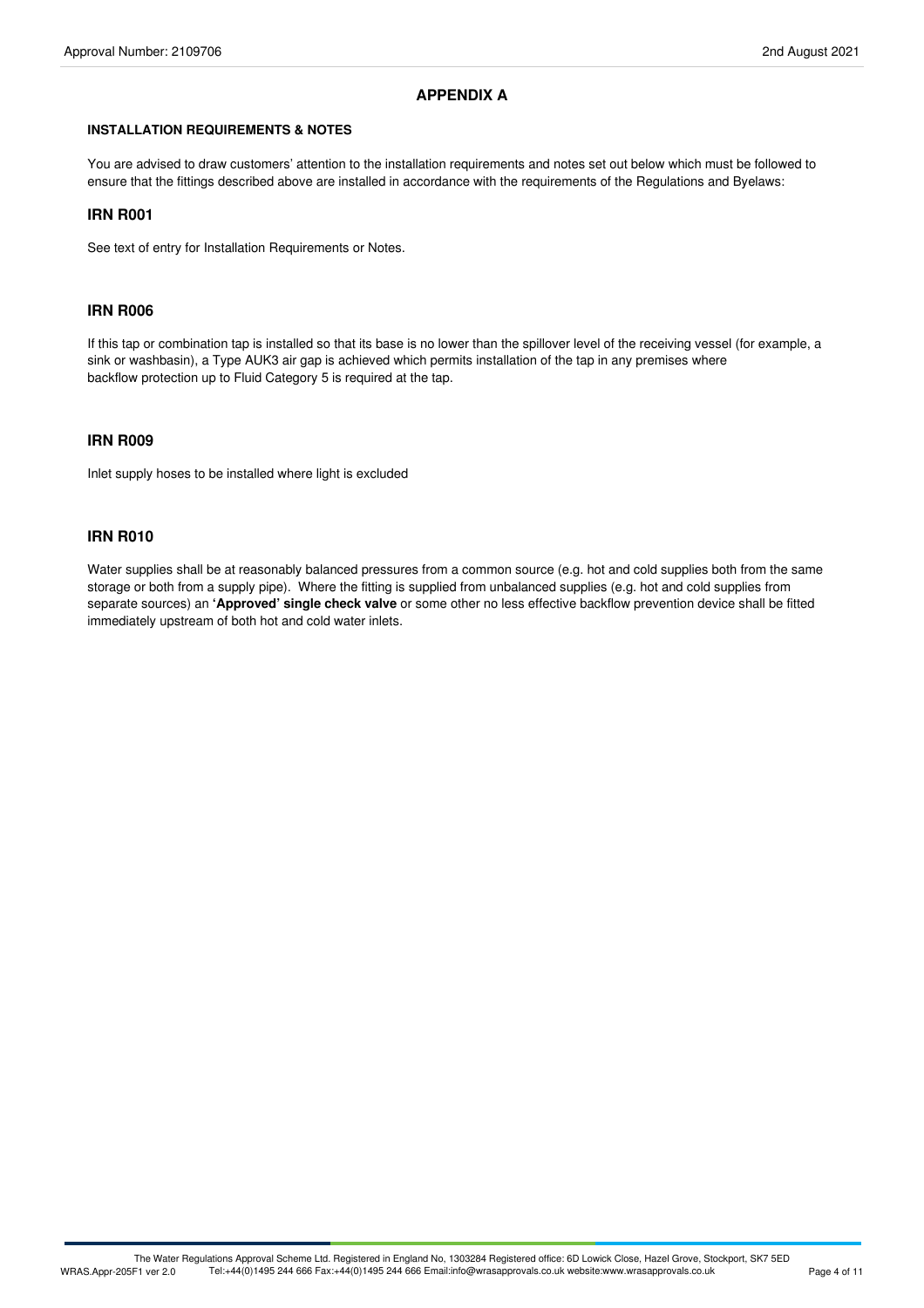## **APPENDIX B - Standard Terms of Approval**

#### **1. WRAS Approvals Schemes**

- The WRAS Approval Schemes ("the Schemes") and the WRAS Products and Materials Directory are owned and operated by the Water Regulations Approval Scheme Ltd ("WRASLtd" or "WRAS"). **1.1.**
- 1.2. To be eligible for WRAS approval products or materials must be capable of lawfully installed or used in the UK.
- The WRAS Approvals Scheme Requirements & Code of Practice (WRAS.Cust-402) sets out what an Approval is. **1.3.**
- WRAS is not responsible for enforcement of the Regulations, nor does it have any statutory powers. A WRAS Approval **1.4.** does not guarantee a water fitting will be accepted by Water Companies or that enforcement actions will not be taken. Site specific circumstances will be relevant such as aspects of the plumbing system design in which the fitting is installed, as well as water company terms and condition of consent.
- Installation Requirement Notes (IRNs) applied to an Approval are designed to help installers, but do not guarantee all site-specific requirements are covered. **1.5.**
- These Standard Terms and Conditions of Approval (T&Cs) and the Scheme Requirements form the agreement between WRAS and the Applicant / Approval Holder in respect of applications and Approvals. **1.6.**
- The definitions in document WRAS.Gen-601: "WRAS Approvals Terms & Definitions" shall apply throughout. **1.7.**
- <sup>1.8.</sup> In the event of any conflict between these T&Cs and any of the documents referred to in them, the T&Cs shall take<br>precedence.

#### **2. Obligations of the Applicant & Approval Holder**

- 2.1. It is the responsibility of Applicants to ensure that they are familiar with, accept and comply at all times with the requirements of the Scheme as detailed in these Standard Terms and Conditions, the Code of Practice (WRAS.Cust-402) and the WRAS Scheme guidance. This includes, but is not limited to, the following documents:
	- **i** WRAS Approval Scheme Brand Guidelines
	- **ii** WRAS Approvals Guides
	- Test Code Sheet Matrix. **iii**
	- **iv** Guidance for non-metallic materials in fittings
	- **v** Sampling Matrix
	- vi Installation Requirement Notes (IRNs).

These are available for download from the WRAS website www.wrasapprovals.co.uk.

- The Applicant guarantees the accuracy and completeness of all information contained in the Application and any other information now or subsequently provided by the Applicant or its Agents to WRAS and/or the Recognised Test Laboratory in pursuance of the application and confirms that none of this information is or may be construed as misleading in any way. WRAS accepts no liability for any losses or any other damage arising from incomplete or incorrect information provided by the Applicant. **2.2.**
- The Applicant must implement suitable quality assurance methods / Factory Production Control (fpc), in order to ensure **2.3.** that the characteristics verified during certification remain of the same quality throughout the period of approval. This may be ensured through direct self-monitoring, as well as through measures under a quality management system in accordance with ISO 9001/ CE Mark. Assurance records and details of any investigations into complaints relating to Approved Products shall be presented to WRAS on request. The records shall be retained by the Applicant for ten years.
- Approvals granted shall be subject to surveillance by WRAS, either as part of routine or investigative auditing activity. The Approval Holder shall co-operate fully with WRAS for this purpose, including accommodating inspection observers if necessary. The Approval Holder shall reimburse WRAS for all reasonable costs incurred in connection with surveillance & audit activities. **2.4.**
- WRAS reserves the right to undertake unannounced audits of Approval Holders' facilities as part of investigations. **2.5.**
- In order to maintain an Approval, the self-declaration of continued compliance must be completed annually by the Approval Holder in accordance with the Scheme Requirements. If these requirements are not met sanctions will be applied to the Approval. **2.6.**

## **3. Pre-Application Advice**

- **3.1.** Applicants may seek pre-application advice before submitting an application for WRAS Approvals
- WRAS Product Approval will only be granted to production samples. Prototype or pre-production samples may be submitted for pre-application advice however additional testing may be required when subsequently submitted for full approval as a production sample. **3.2.**
- Any pre-application advice is provided on the basis of the preliminary information provided. This advice should not be taken as guaranteeing that a product will be granted a WRAS approval nor that no enforcement action will be taken in respect of it by water companies. WRAS Approvals will carry out a full assessment of the product when an approval application is submitted. **3.3.**
- No reliance should be placed on any pre-application advice for the purposes of designing or producing any product. WRAS accepts no liability for loss of goodwill, business, revenue or profits, anticipated savings or wasted expenditure (whether reasonably foreseeable or not) or indirect or consequential loss arising from or in connection with such advice. **3.4.**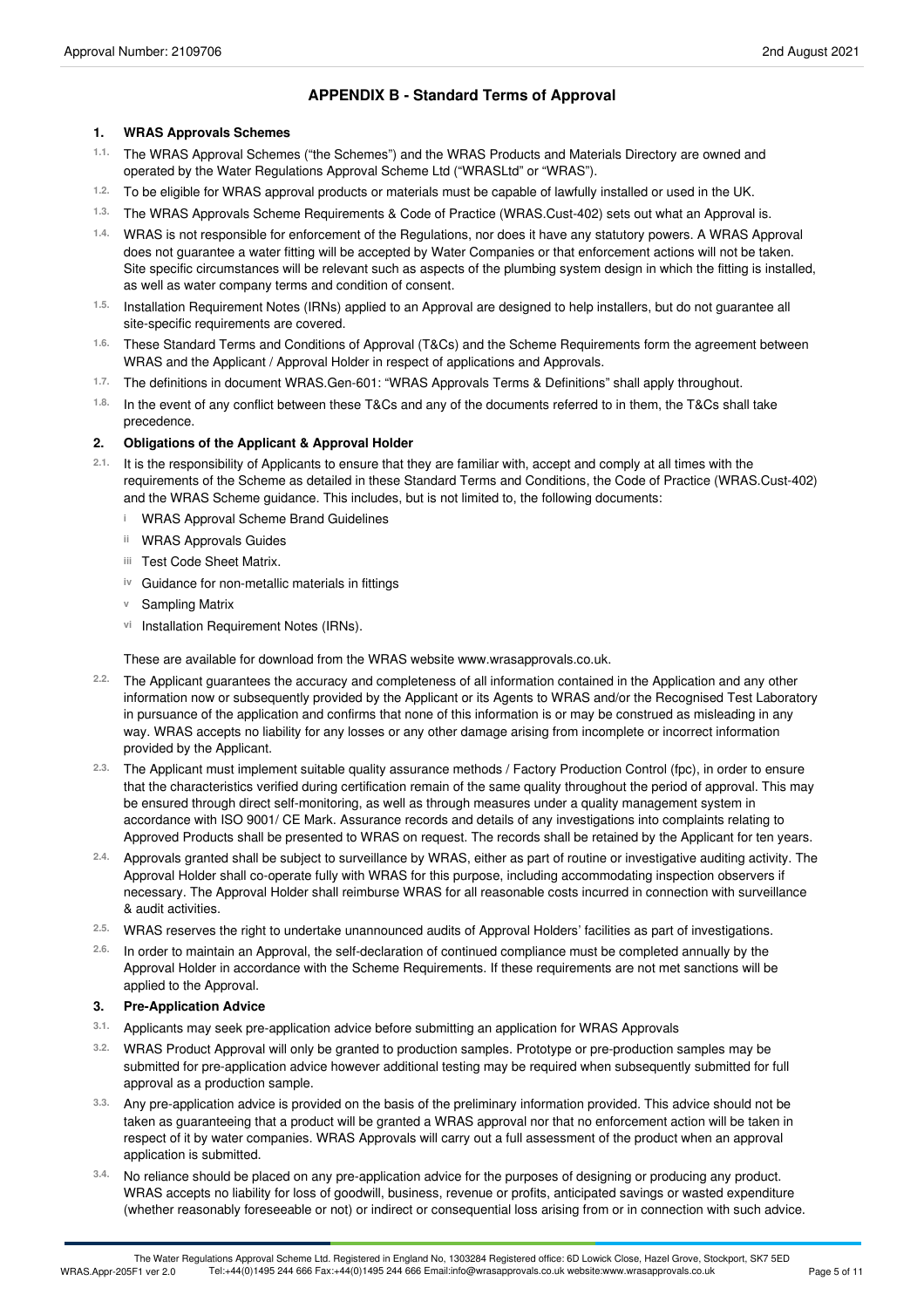#### **4. Applications**

- All applications for WRAS Approval must be submitted using the appropriate officialWRAS Application form. **4.1.**
- Applications for WRAS Material Approval for non-metallic materials must be supported by test certificates to BS 6920, instructions and data safety sheets where required. **4.2.**
- All applications for a WRAS Product Approval must be supported by schematic diagrams, technical drawings, photographs of product and markings, and installation manuals where appropriate. These must illustrate the arrangement of the product, clearly showing the water supply connections, discharge points (including overflows and waste discharges) and the water pathway through the product. **4.3.**
- 4.4. Product Approval applicants must provide a schedule of materials. All component parts of a product (including solder,<br>thread sealant tape, lubricant and grease) which come into contact with wholesome water must be lis
- The Application Form must include details of any Agents appointed by the Applicant detailing the scope of the Agent's **4.5.** authority. The Applicant takes responsibility for all acts of their Agent in connection with the Application / Approval and indemnifies WRAS for any losses incurred as a result of any breach of these T&Cs by the Applicant or its Agent(s).
- Applications are valid for a period of 12 months from the date of which they are verified by the applicant, after which time 4.6. Applications are valid for a period of 12 months from the date of which t confirmation will be required that the information provided is up-to-date.
- WRAS reserves the right to reject an application if it has reasonable grounds to believe the terms and conditions and other scheme requirements will not be met. **4.7.**

#### **5. Application Fees**

- WRAS charges an administration fee ("WRAS Fee") for processing an Application. Details of the WRAS Fee are available **5.1.** from WRAS website and can be confirmed on request. Where applicants are using a Recognised Test Laboratory to project manage their application, WRAS will collect this fee from the Recognised Test Laboratory. In such cases, this fee is usually included in the charges made by the Recognised Test Laboratory to the Applicant, but it is the Applicant's responsibility to confirm this and to ensure that the WRAS Fee is discharged in full.
- The Applicant will commit to pay WRAS fees within 30 days of the invoice. This includes surveillance fees and any third- **5.2.** party payments e.g. bank charges and additional courier charges. WRAS shall apply an additional administration fee for processing third party payments. Approval may be suspended if payment is not received on time. New applications will not be processed until overdue debts are paid.
- The Applicant accepts responsibility for any import duties for samples supplied. **5.3.**

#### **6. Termination**

- Either party may close an application at any time upon giving the other party written notice. **6.1.**
- <sup>6.2.</sup> In the event that an applicant withdraws an application they shall pay to WRAS all sums due or committed up to the date<br>of withdrawal.
- Termination of this agreement shall not affect the rights and liabilities of either party accrued prior to termination. **6.3.**

#### **7. Intellectual Property and Ownership of documents**

- All intellectual property owned by either party or any third independent party shall remain exclusively the property of the owner. **7.1.**
- The Applicant grants to WRAS a perpetual, world-wide, non-exclusive, royalty-free licence to use any materials supplied **7.2.** by or on behalf of the Applicant for the purpose of administering the Scheme and exercising WRAS's rights and performing WRAS's obligations under this agreement. This licence includes the right to copy and modify the licenced materials, and to grant sub licences.
- <sup>7.3.</sup> Subject to any confidential information or other intellectual property belonging to the Applicant, all application forms are<br>the property of WRAS.

#### **8. Confidentiality**

- 8.1. Subject to the remaining terms of this clause 8, both WRAS and the Applicant undertake not to divulge to any third party, any information which was designated as confidential by the other party at the time it was made available ("Confidential Information"), without prior written consent of that other party.
- WRAS may make information relating to granted and expired Approvals available to the Water Companies. This includes **8.2.** information which is, or was, published in the public directory and photographs that could help to identify a product. This includes the dates any modifications, suspensions or withdrawals were implemented.
- WRAS may publish in the Directory any information that these T&Cs, the Scheme Requirements, or any of the other **8.3.** Scheme documents state will be published in the Directory. Any information that is published in the Directory shall be treated as being in the public domain even after the expiry, suspension or withdrawal of an Approval.
- It is acknowledged and agreed that WRAS shall be entitled to retain all information provided by an Applicant for the entire duration of the Approval Period (including any renewal period granted by WRAS) and for up to seven years following the expiry of any granted Approvals. This includes, but is not limited to, test results and analyses of Confidential Information, provided that the Confidential Information is kept secure at all times. **8.4.**
- Nothing in this agreement shall prevent a party from disclosing or otherwise using information if (i) the information is in, or enters, the public domain other than as a result of a breach of this agreement, (ii) the information was known to that party prior to receiving it from the other party, (iii) the information is received from a third party not subject to a duty of confidentiality, or (iv) such disclosure or use of the information is required by any rule of law or the order or direction of a court or regulatory body of competent jurisdiction, or (v) such disclosure is permitted by any other term of this agreement. **8.5.**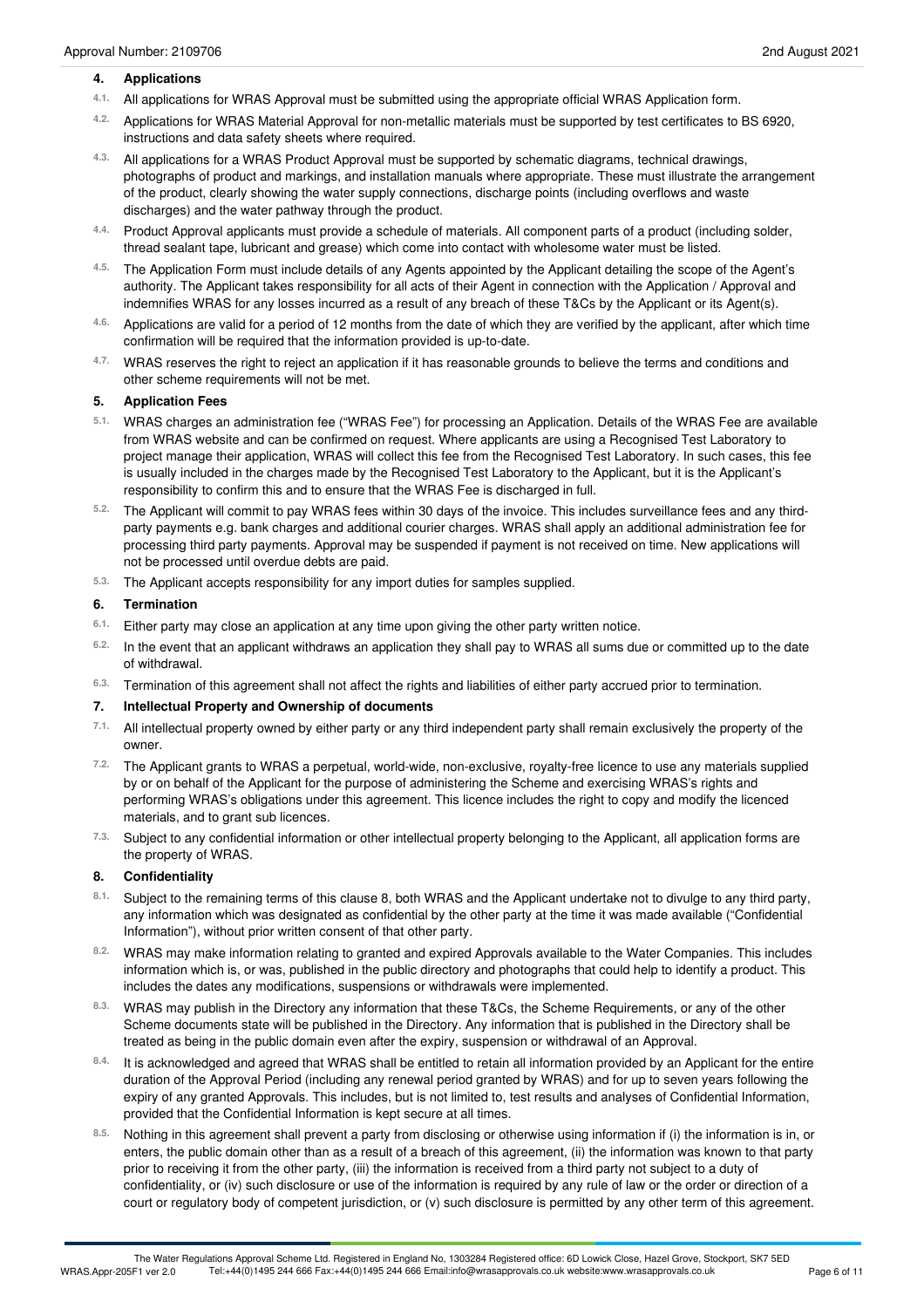#### **9. Performance Testing**

- <sup>9.1.</sup> WRAS will only accept Applications which include test reports from a Recognised Test Laboratory which cover in full, the<br>Scheme's acceptance criteria.
- 9.2. Products must be tested in accordance with the requirements identified in the Test Code Sheet (TCS) matrix published on the WRAS website, against appropriate standards or in accordance with relevant harmonised standards and additional scheme requirements as notified by WRAS.
- Where a product is an assembly of components, all individual constituent components must satisfy the requirements 9.3. Where a product is an assembly of components, all individual constituent components applicable to that component and unless already WRAS Approved will require testing.
- In the case of non-standard products clarification of the testing required should be sought from WRAS in advance. **9.4.**
- The scope of an Approval is restricted to those conditions applied during testing. Applications should include all scenarios 9.5. The scope of an Approval is restricted to those conditions applied and variations the applicant wishes to be covered in the Approval.
- Mechanical testing of products must have been completed no more than two years before the report is presented for Approval. **9.6.**
- WRAS shall exercise reasonable skill and care in applying its policies for the recognition of test laboratories, as set out in **9.7.** the Requirements Documents. WRAS shall require every Recognised Test Laboratory to enter into a contract with WRAS requiring the laboratory to comply with the Requirements Documents.

#### **10. Test Samples**

10.1. A sample on which a WRAS Approval is to be based should have been manufactured no more than 12 months before the date of its receipt by the Recognised Test Laboratory.

#### **11. Markings**

<sup>11.1.</sup> It is a condition of WRAS Product Approval that all products be adequately and consistently marked to facilitate<br>identification.

#### **12. Testing Failure**

- Should a product undergoing mechanical performance testing fail to satisfy the requirements of an individual test then a **12.1.** record of the failure will be reported to WRAS by the Recognised Test Laboratory. Complete retesting of a new sample will be required unless WRAS accepts that replacement of the failed component or product would not affect the performance of the other tests already carried out on the sample that failed.
- <sup>12.2.</sup> Should a replacement sample subsequently fail the same test then it is deemed to be an outright failure and will be reported as such to WRAS by the Recognised Test Laboratory. If the replacement fails a different test it is considered to be a first failure and treated as a failure during testing.

#### **13. Modified replacement samples**

- <sup>13.1.</sup> If a product fails to satisfy the requirements of an individual test and is then modified, the Applicant must provide a declaration detailing the nature and full extent of all modifications. In such cases the status of any earlier testing should be clarified with WRAS.
- Where a modified product is re-tested it is only deemed to be an outright failure if two failures are recorded for the same test. **13.2.**

#### **14. Failure of samples representing a product range**

Failure of one sample from amongst a number of samples representing a product range will be treated as a first failure of **14.1.** that particular model/size. In this circumstance the same variant should be retested. An outright failure would only occur if the replacement example failed the same test.

#### **15. Failure of early audits**

15.1. The failure of a product submitted for early audit will at the discretion of WRAS render the current Approval null and void and will result in the Approval being removed from the Directory.

#### **16. Certificates**

- WRAS will normally issue a certificate within two weeks of a product gaining Approval. **16.1.**
- <sup>16.2.</sup> Approval Holders must not use old versions of any WRAS certificate or modify any WRAS certificate. Any certificate provided by an Approval Holder to a third party must be current and in the full and complete form as issued by WRAS, including any IRNs and conditions attached.
- A certificate issued by WRAS shall remain the property of WRAS at all times. **16.3.**

#### **17. Directory entries**

- 17.1. Duplicate Directory entries for Products are not permitted.
- All recently approved WRAS listings will normally be added to the Directory within two weeks of them gaining Approval. **17.2.**
- <sup>17.3.</sup> All expired Approvals will be removed from the Directory following their expiry dates.

#### **18. Alterations and additions to an existing approval**

- 18.1. All requests for alterations or addition to a current Approval should be made directly to WRAS.
- There are no restrictions on the number of revisions that can be made to an Approval during its lifetime provided that the conditions of the Scheme are complied with. **18.2.**
- An application fee for alterations and additions to existing approvals will be applied regardless of outcome. **18.3.**
- Additions to an existing Approval without the need for additional testing of the Product will only be permitted if the Scheme's sampling acceptance criteria are satisfied. **18.4.**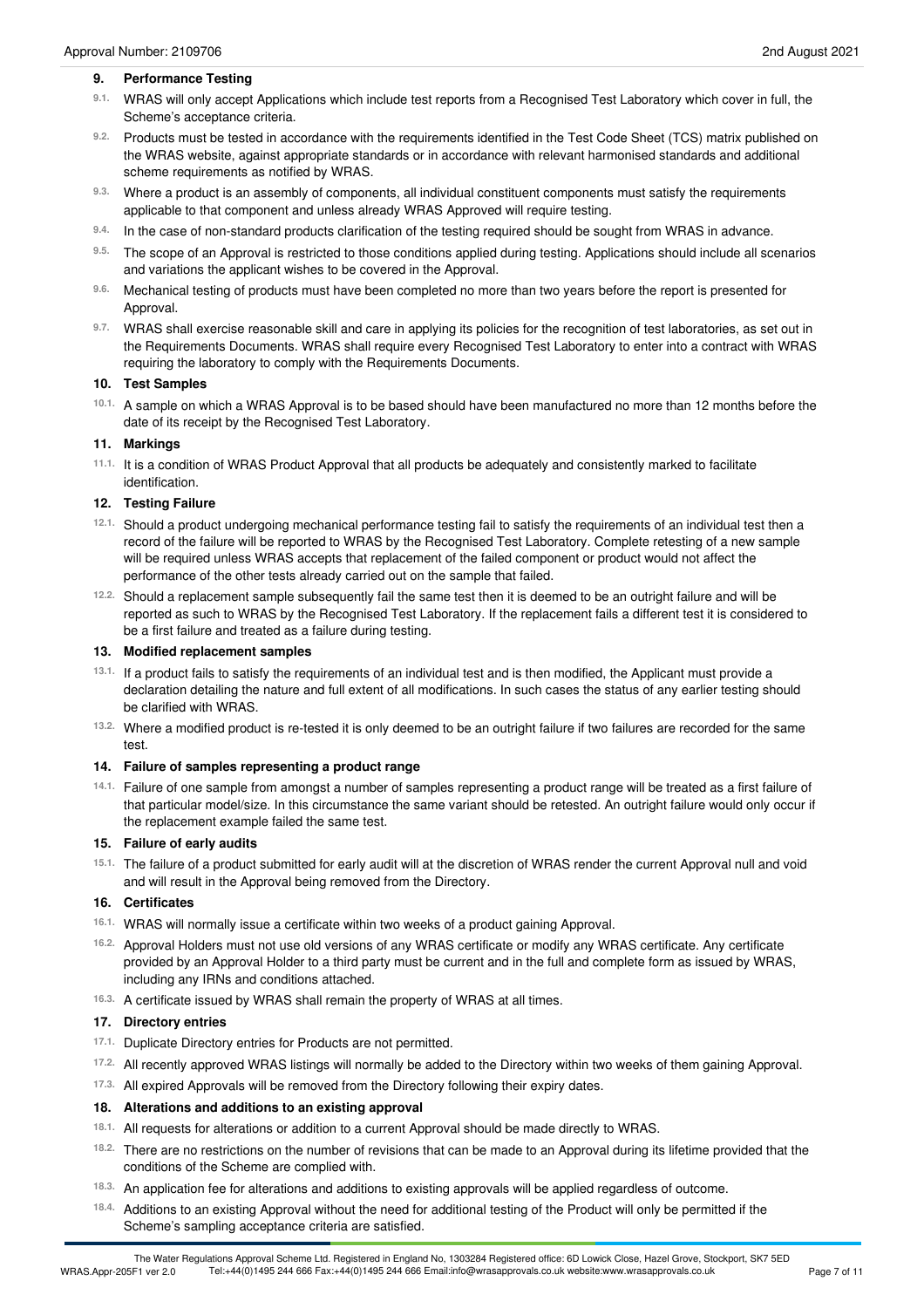- 19.1. Applicants for Secondary Approvals do not need to be the Primary Approval holder. In all circumstances the Applicant must obtain the written consent of the Primary Approval holder before submitting an application for a Secondary Approval.
- Any changes made to a Primary Approval (including the withdrawal of that Approval) shall automatically apply to any **19.2.** Secondary Approval based on that Primary Approval. WRAS shall notify the Secondary Approval holder of the change, but shall not be obliged to disclose the reasons for the change.

## **20. Registered Certification Marks**

- <sup>20.1.</sup> The "WRAS Approved Product" and "WRAS Approved Material" logos are certification marks registered under the Trade Marks Acts 1994 ("Certification Marks"). Approval Holders shall be entitled to use the Certification Marks upon the licence terms set out in this clause 20 ("Licence Terms"). The Brand Guidelines can be found on the WRAS Website.
- The Approval Holder acknowledges that WRAS is the owner of the Certification Marks and the Approval Holder shall not **20.2.** do anything which may be taken to indicate the Approval Holder has any right or interest in the Certification Marks other than as set out in these T&Cs.
- Prior to an Approval being granted Applicants shall not use the Certification Marks or the WRAS name or logo in any **20.3.** publication or suggest or imply any endorsement of a particular product or range of products by the Scheme either verbally, in writing or by any other means.
- <sup>20.4.</sup> Approval Holders may use the Certification Marks only in respect of those Approved Products listed in the Approval Letter and only for the duration of the Approval Period applicable to those Approved Products. Where Approval has lapsed or is withdrawn, the Approval Holder must immediately stop using the Certification Marks in relation to the relevant Product.
- Subject to the rest of these Licence Terms, Approval Holder may use the Certification Marks on the packaging, promotional literature and point of sale advertising for the relevant Approved Products. **20.5.**
- <sup>20.6.</sup> If the Approval Holder's right to use the Certification Marks in relation to a Product ends then the Approval Holder must remove the Certification Mark from or destroy the packaging, promotional literature, point of sale advertising and any other materials relating to that Product. The Approval Holder shall ensure that its Factors also comply with this clause 20.6.
- <sup>20.7.</sup> Where a Certification Mark is used, it must be replicated without adaptation or alteration, save that reproducing the logo in<br>black and white as opposed to colour is permissible.
- The Certification Marks may only be used in connection with a product range where each individual product and/or material and/or component within that product range has been granted individual WRAS Approval. **20.8.**
- The Approval Holder shall inform its Factors and agents that any Modification or other alteration to the Approved Product **20.9.** may invalidate the Approval and shall inform WRAS of any Modification or other alteration as soon as this comes to the Approval Holder's attention.
- The Approval Holder shall not sub-licence, assign, transfer or otherwise deal with the Certification Marks other than on these Licence Terms. **20.10.**
- <sup>20.11.</sup> The Approval Holder shall adhere to the terms of all brand guidelines issued by WRAS from time to time. Failure to<br>comply with all brand guidelines will immediately invalidate a previously granted Approval.
- The Approval Holder at all times remains responsible for the correct use of the Certification Marks by its Factors. **20.12.**

## **21. Complaint Management**

21.1. The Approval Holder shall be required to keep a record of all the complaints made known to it in respect of an Approved Product during the validity of the Approval, and retain such record for ten years from the end of that period.The Approval Holder shall provide WRAS with a copy of the record referred to in clause 21.1 upon WRAS's request at any time during the period the Approval Holder is required to keep and retain that record.

## **22. WRAS Approval Schemes Sanctions**

- WRAS reserves the right to suspend, amend or withdraw an Approval or to amend or remove details of it from the WRAS Product and Materials Directory in the following circumstances: **22.1.**
	- where there has been a breach by the Applicant / Approval Holder of any of its obligations detailed in the Scheme **i** Requirements or any other provision of these T&Cs;
	- where WRAS considers this necessary as result of a change in any relevant law, regulation, specification, standard or **ii** any other requirement which affects the issue of WRAS Approvals.
	- where WRAS is no-longer satisfied that the relevant Product or material complies with Regulation 4(1)(a), Schedule 2 **iii** paragraph 2 of the Regulations or the Scheme Requirements.
- WRAS reserves the right to notify the Water Companies of suspensions, amendments and withdrawals. **22.2.**
- At its sole discretion, WRAS may publish details of the withdrawal, amendment or suspension of an Approval. **22.3.**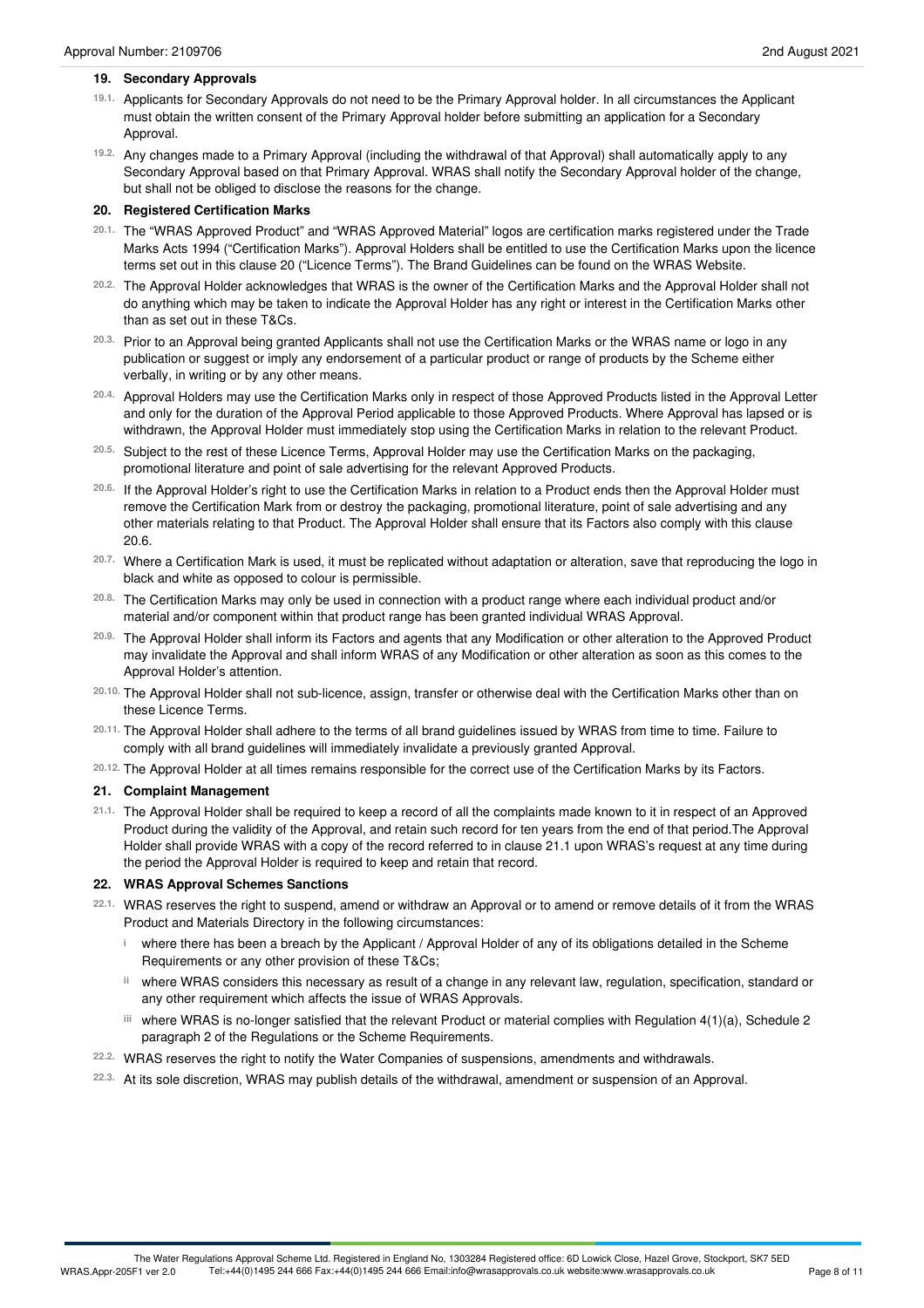#### **23. Limitation of Liability**

- 23.1. Nothing in this agreement shall limit or exclude WRAS's liability for:
	- death or personal injury caused by its negligence, or the negligence of its employees, agents or subcontractors; **i**
	- ii fraud or fraudulent misrepresentation; or
	- any other liability that cannot be so limited or excluded under law. **iii**
- WRAS shall not be liable to the Applicant or Approval Holder, whether in contract, tort (including negligence), breach of **23.2.** statutory duty, or otherwise, for any:
	- **i** loss of profits or revenue;
	- <sup>ii</sup> loss of sales or business;
	- iii loss of opportunity or contracts;
	- iv loss of or damage to goodwill or reputation; or
	- **v** indirect or consequential loss;

(in each case) arising under or in connection with this agreement or any Application, suspension, amendments or withdrawal of Approval.

- WRAS shall have no liability whether in contract, tort (including negligence), breach of statutory duty, or otherwise arising **23.3.** out of or in connection with the acts or omissions of any Recognised Test Laboratory, except to the extent that such liability arises from WRAS's failure to perform its obligations under clause 9.7 in relation to that laboratory.
- WRAS shall not be liable for any delays in processing Applications which are beyond its control, including those which **23.4.** are attributable to test laboratories or arise from an applicant's failure to respond to WRAS's queries, provide requested information or failure to satisfy the Scheme's acceptance criteria.
- WRAS's total liability to the Applicant / Approval Holder whether in contract, tort (including negligence), breach of **23.5.** statutory duty, or otherwise arising under or in connection with this Agreement or any Application, suspension, amendments or withdrawal of Approval shall not exceed £1,000,000.
- The limit of liability set out in clause 23.5 is based on the limits of the relevant insurance policies that WRAS has **23.6.** obtained. The Applicant / Approval Holder acknowledges that this is a commercially reasonable limit. WRAS may agree a higher limit, subject to being able to obtain appropriate insurance cover up to that higher limit and subject to the Applicant / Approval Holder agreeing to pay any additional costs that WRAS incurs in obtaining that insurance. Any such agreement concerning a higher limit of liability shall be effective only if made in writing signed by WRAS and the Applicant / Approval Holder.
- WRAS shall exercise reasonable skill and care in performing its obligations under the agreement. Except as set out in **23.7.** these T&Cs, all warranties, conditions and other terms implied by statute or common law are, to the fullest extent permitted by law, excluded.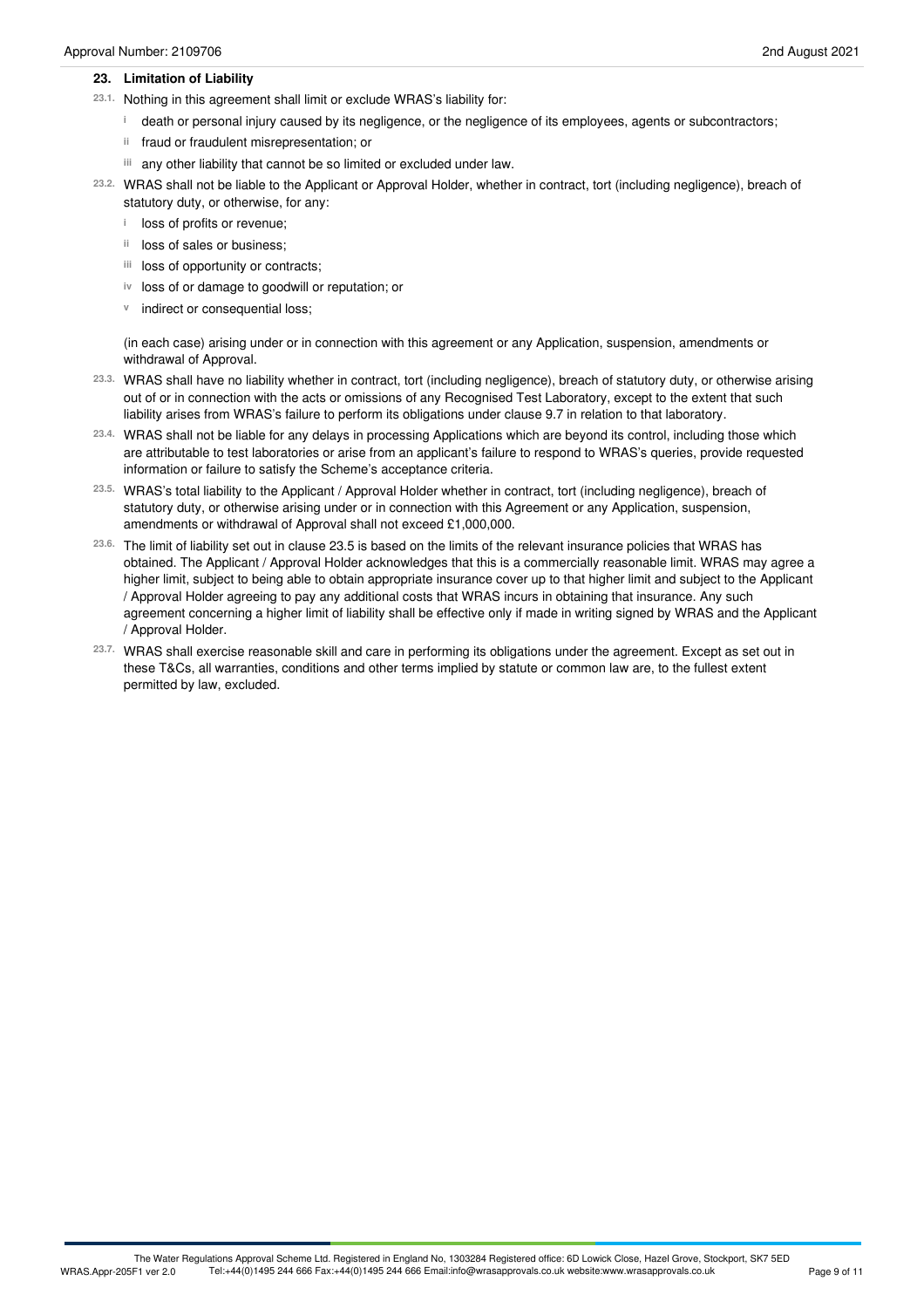#### **24. Complaints**

- WRAS has a complaints process for the resolution of disputes regarding decisions that WRAS makes on the following matters: **24.1.**
	- <sup>i</sup> Refusal to grant an Approval,
	- Suspension or withdrawal of an Approval **ii**
	- Conditions attached to an Approval, **iii**
	- iv Other aspects of the WRAS Approval Scheme,
- If the Applicant / Approval Holder disputes a decision that is subject to the complaints process the Applicant / Approval **24.2.** holder agrees to refer the dispute to the complaints process. The Applicant / Approval holder shall not seek any other remedy (including commencing any court proceedings) until the Applicant / Approval holder has exhausted the complaints process.
- To refer a dispute to the complaints, process the Applicant / Approval Holder shall notify the WRAS Approvals Manager in writing setting out why the Applicant / Approval Holder disputes the relevant decision. **24.3.**
- Where a dispute is referred to the complaints process WRAS and the Applicant / Approval Holder shall comply with the **24.4.** following process:

Stage 1: The WRAS Approvals Manager will review the complaint and take such action as he or she considers appropriate to resolve the complaint.

Stage 2: Where the Applicant / Approval Holder is not satisfied with the outcome of Stage 1, the Applicants/Approval Holders shall write to the Managing Director of WRAS setting out details of the complaint and why the Applicant / Approval Holder is not satisfied with the outcome of Stage 1. The Managing Director shall review the complaint and take such action as he or she considers appropriate to resolve it.

Stage 3: If an Applicant/Approval Holder is dissatisfied with the way a complaint has been dealt with by the Managing Director, the Applicant/Approval Holder shall request a review by the WRAS Chairman. The Chairman may appoint a panel with relevant experience to investigate the complaint and make a recommendation. The WRAS Chairman shall take such action as he or she considers appropriate to resolve the complaint.

Each stage of the complaints process shall be complete when the WRAS decision-maker responsible for that stage provides a written notice to the Applicant / Approval Holder setting out the action he or she considers appropriate to resolve the complaint and confirming that stage of the complaints process has been completed.

#### **25. Impartiality**

WRAS shall ensure that it and its staff comply with its Impartiality Policy (WRAS.Admin-103) in relation to each Application and Approval. **25.1.**

#### **26. Revisions to the Scheme documents**

- WRAS may amend these T&Cs and the Scheme Requirements from time to time. Such amendments shall take effect **26.1.** between WRAS and the Approval Holder when the Approval Holder completes the annual Approval self-declaration process referred to in the Scheme Requirements, except where clause 26.2 applies.
- If WRAS amends these T&Cs or the Scheme Requirements in order to reflect changes in applicable law or regulation or **26.2.** ISO/EN 17065 then such amendment shall take effect on the date that WRAS gives the Applicant / Approval Holder written notice or publishes the amended document at www.wras.co.uk (whichever is sooner).

#### **27. General**

- Any decision, requirement or notification under these T&Cs shall be given by in writing (which shall include email) by or on behalf of the party giving it. **27.1.**
- 27.2. WRAS will not be liable or responsible for any failure to perform, or delay in performance of any of its obligations to Applicants or Approval Holders that is caused by an Event Outside Our Control. **27.2.**
- These T&Cs and any disputes or claims arising out of or in connection with them or their subject matter (including non- **27.3.** contractual disputes or claims) shall be governed by, and construed in accordance with the laws of England and Wales and the parties irrevocably submit to the exclusive jurisdiction of the courts of England and Wales.

#### **28. Severance**

- <sup>28.1.</sup> If any provision or part-provision of this agreement is or becomes invalid, illegal or unenforceable, it shall be deemed<br>deleted, but that shall not affect the validity and enforceability of the rest of the agreeme
- If any provision or part-provision of this agreement is deemed deleted under clause 28.1 the parties shall negotiate in **28.2.** good faith to agree a replacement provision that, to the greatest extent possible, achieves the intended commercial result of the original provision.